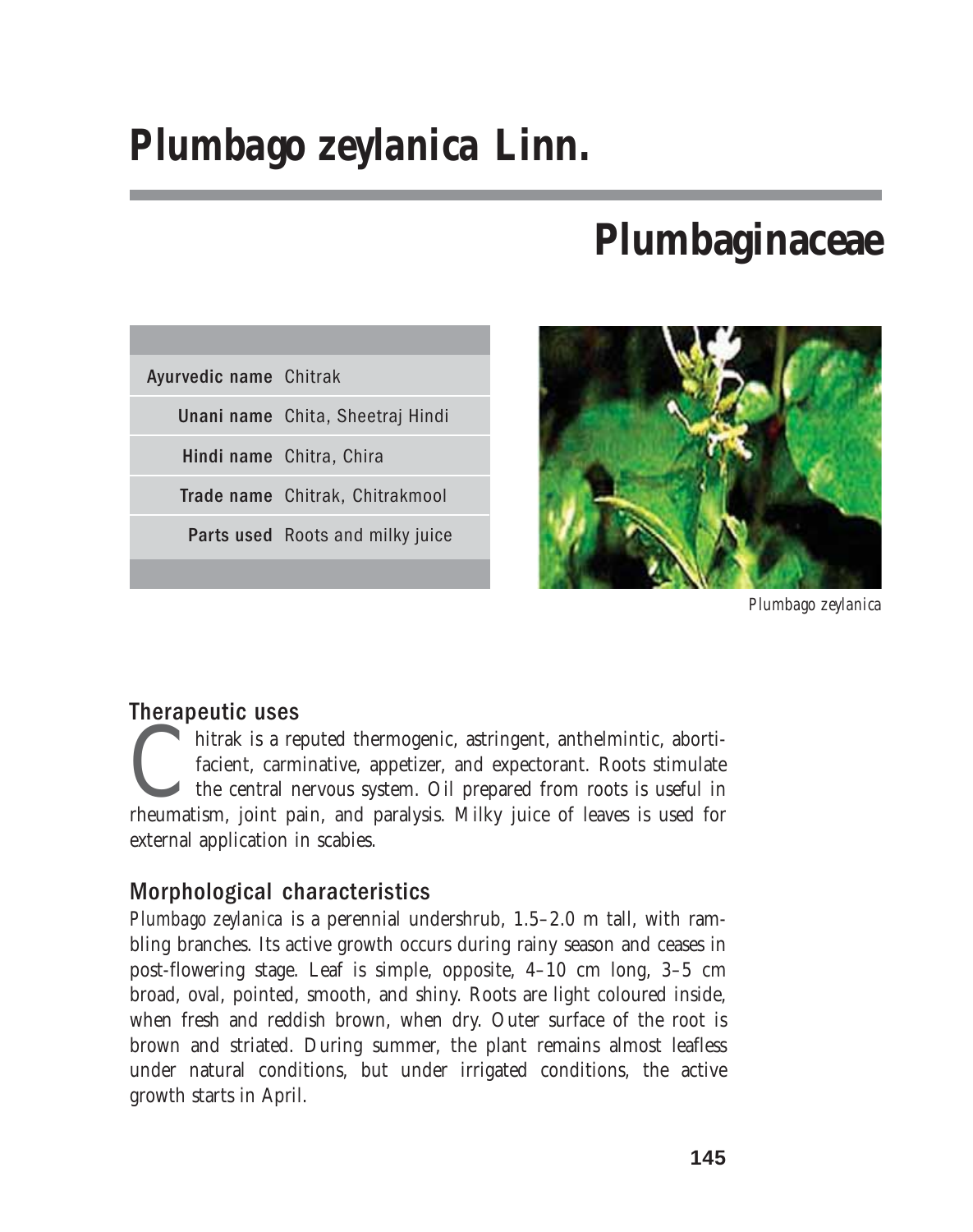

*Plumbago zeylanica –* plants

#### Floral characteristics

Flowers are bisexual and white in colour. Calyx is persistent and tubular, with conspicuous viscid glands. Three different types of chitrak, that is, white, red, and blue flowered, are reported in the country. The white flowering type (*Plumbago zeylanica*) is the most common type and occurs in the moist forests. The red flowering type is *Plumbago rosea*,

while the blue flowering type is *Plumbago capensis*. Fruits are green coloured, with sticky hairs when young and become dark brown when mature. Flowering occurs from September to November, while fruiting occurs from January to February.

## **Distribution**

The species is largely cultivated in gardens throughout India. It grows wild in South India, West Bengal, and some parts of Madhya Pradesh and Chhattisgarh.

## Climate and soil

Although Chitrak can be grown in a variety of soils, ranging from red laterite soil, with very little topsoil, to deep black soil. However, it prefers well drained/deep sandy loam to clayey loam soil with high organic content. In natural habitats, the plant prefers moist soil with high organic content and partially shaded locations. Open and sunny conditions are not favourable for its growth.

## Propagation material

Chitrak can easily be propagated through stem cuttings or seeds. Stem cuttings of 10–15 cm length, having at least three nodes, can be obtained from mother plants in March–April to raise the stock.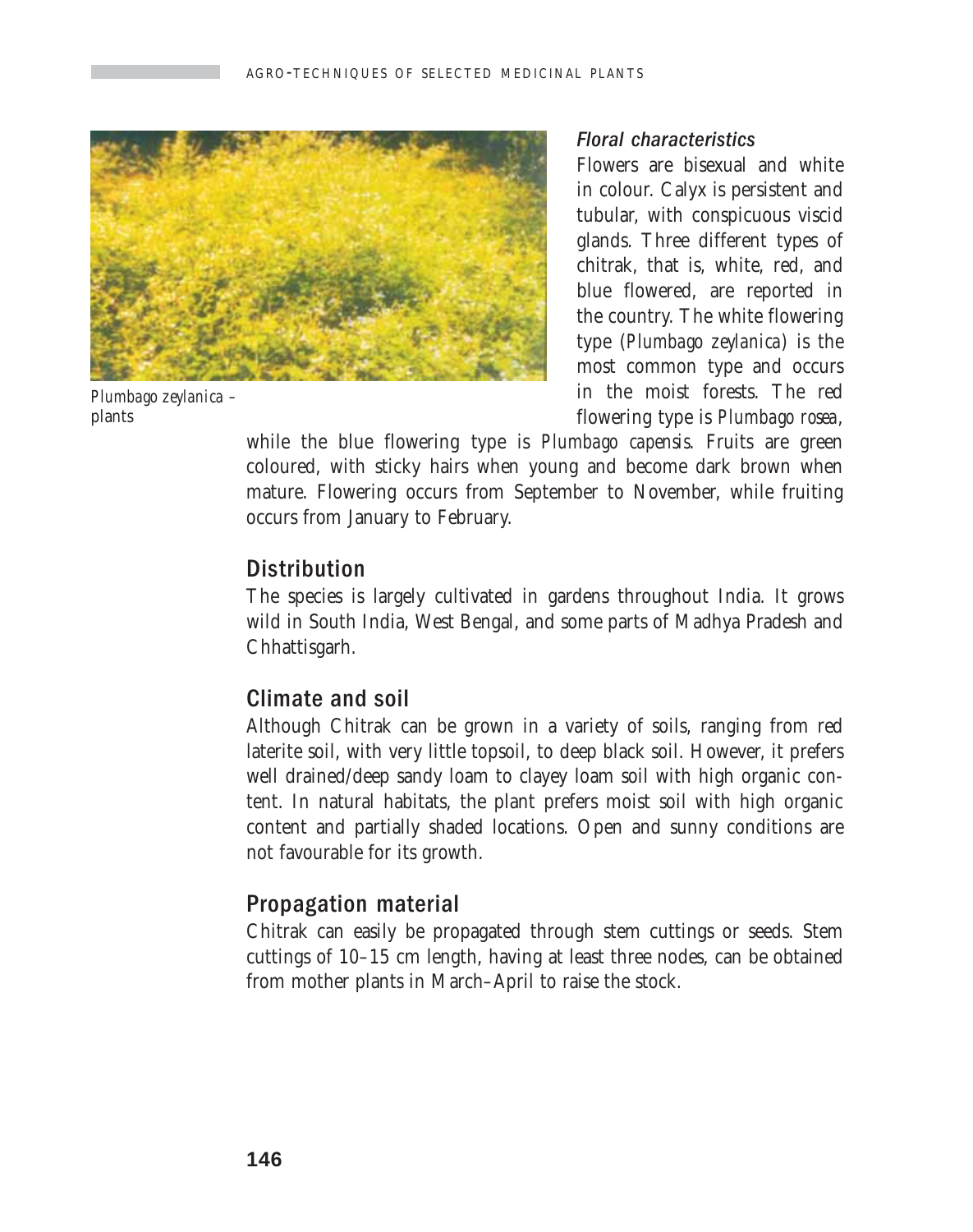#### Agro-technique<sup>1</sup>

#### Nursery technique

**P** *Raising propagules* Nursery is generally raised through stem cuttings in March–April, three to four months before planting in the field in July. These cuttings should be treated with 500 PPM (parts per million) NAA (naphthalene acetic acid) to promote quick rooting. The stem cuttings of chitrak should be obtained from base till the third node at the apex. The maximum success rate is obtained from the basal cuttings and it reduces gradually towards stem apex. Plant propagation can be done throughout the year in a mist chamber, and 80%–100% success rate is obtained from basal cuttings extending up to seventh to ninth nodes. Under open conditions, the mortality rate increases up to 70%–90% during the summer season. The prepared cuttings should be planted within 24 hours in raised nursery beds (15 cm) during rainy season and flat nursery beds during winter and



*Plumbago zeylanica*

summer. The beds of size 10 m  $\times$  1 m should be made under partial tree shades. In mist chamber, the cuttings should be planted in trays filled with sand. Out of three nodes, one node must be buried in the soil/sand, as the roots would sprout from this node. The cuttings should be planted in rows with plant-to-plant distance of 5 cm and row-to-row distance of 15 cm in nursery (March–April). These beds should be irrigated regularly. The cuttings start taking root within one month of planting in nursery. The sprouting percentage and growth are better in mist chamber than in the open conditions. These rooted cuttings are planted in main field during July. Seeds show poor germination percentage and should be scarified or cut at the micropylar end before sowing. They are sown in March in polybags filled with equal amounts of sand, soil, and FYM. The seeds show about 70% germination in 10–12 days. However, making the cut at the micropylar end requires expertise as the embryo may get damaged in the process.

**Propagule planting rate** About 80 000 rooted stem cuttings or seedlings are required for planting in 1 hectare of land.

<sup>&</sup>lt;sup>1</sup> Agro-technique study carried out by the Department of Plant Physiology, JNKVV, Jabalpur – 482 004, Madhya Pradesh.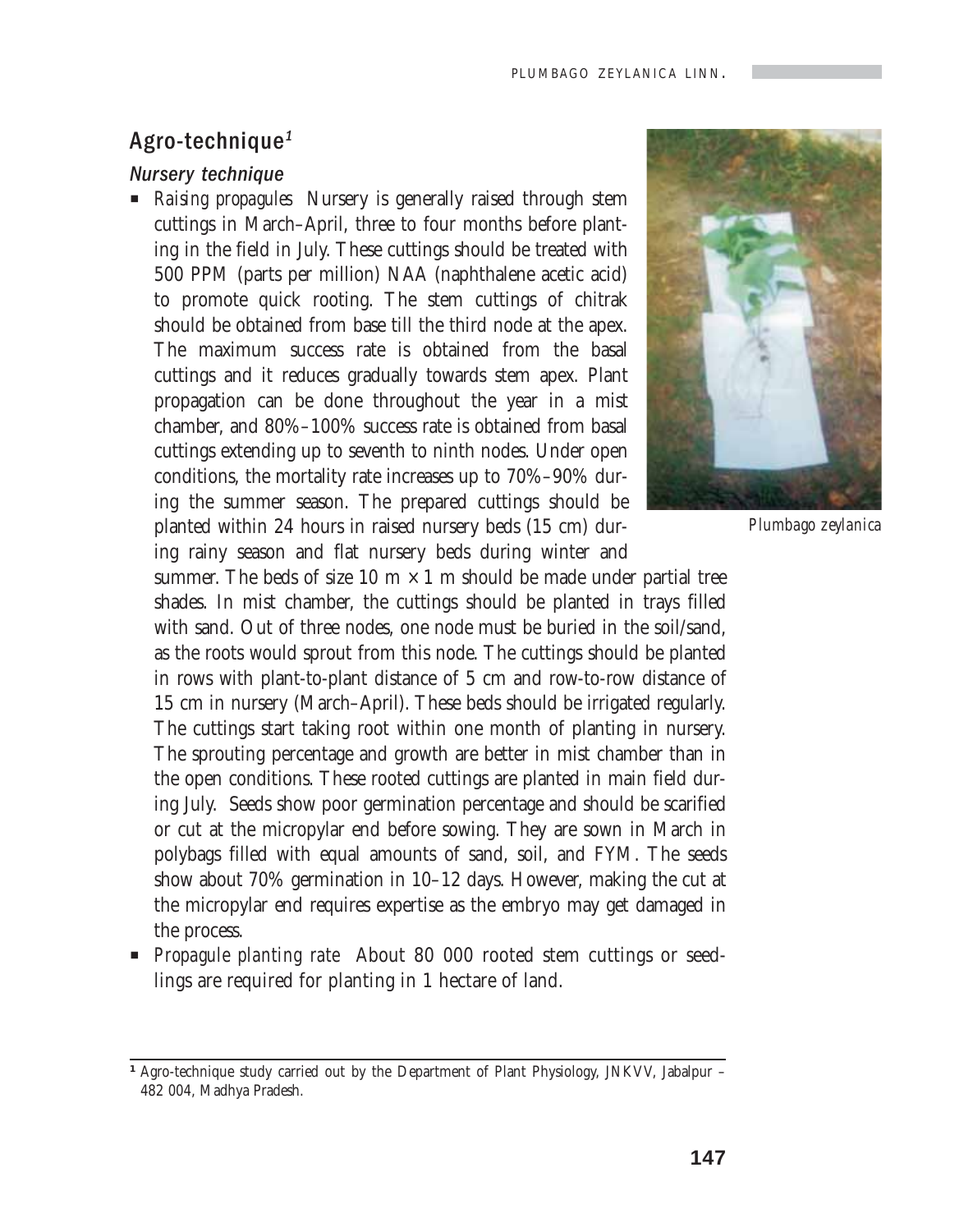### Planting in the field

- **EXECUTE:** Land preparation and fertilizer application The crop is very sensitive to waterlogging, hence good drainage is essential. The field should be prepared by operating mould board plough once, followed by disc ploughing twice and levelling to obtain a uniform fine tilth. The field preparation should be done during May to June. Nursery-grown plants/rooted cuttings should be planted in main field at the onset of monsoon. FYM (farmyard manure) at the rate of 10 tonnes/hectare is applied 30 days before planting at the time of ploughing and land preparation. Nitrogen @ 30 kg/hectare and phosphorus and potassium @ 40 kg/hectare and 30 kg/hectare, respectively, are also applied as basal application.
- P *Transplanting and optimum spacing* Transplanting can be done after 60–75 days of growth of cuttings. The optimum spacing recommended in the field is 50 cm  $\times$  25 cm, which produces maximum root biomass.
- **P** *Intercropping system* Chitrak can be grown as an intercrop with many fruit trees, for example, guava, mango or citrus orchards. It can also be grown within *Gmelina arborea, Oroxylum indicum* or other medicinal tree species as ground crop.
- **P** *Interculture and maintenance practices* Inorganic nitrogen at the rate of 30 kg/hectare is applied one month after transplantation. This is in addition to the basal dose of FYM (10 tonnes/hectare) and fertilizers applied at the time of land preparations. First weeding should be done one month after planting in August. Second and third manual weedings are done in October and December, respectively. Pruning can be done in May before harvesting the crop.
- **P** *Irrigation practices* No irrigation is required in rainy season except during long gap. Later, irrigating the crop four to five times in November, January, March, April, and May is sufficient. Flat or flood irrigation method with 2 cm water per irrigation is required.
- **P** *Disease and pest control* The plants get infested with semi-looper larvae and Bihar hairy caterpillar, which defoliate the plant heavily during active growth period. These also eat buds and young shoots and can be controlled by spraying malathion at the rate of 2 ml/litre of water twice at an interval of 15 days when they appear on the crop.